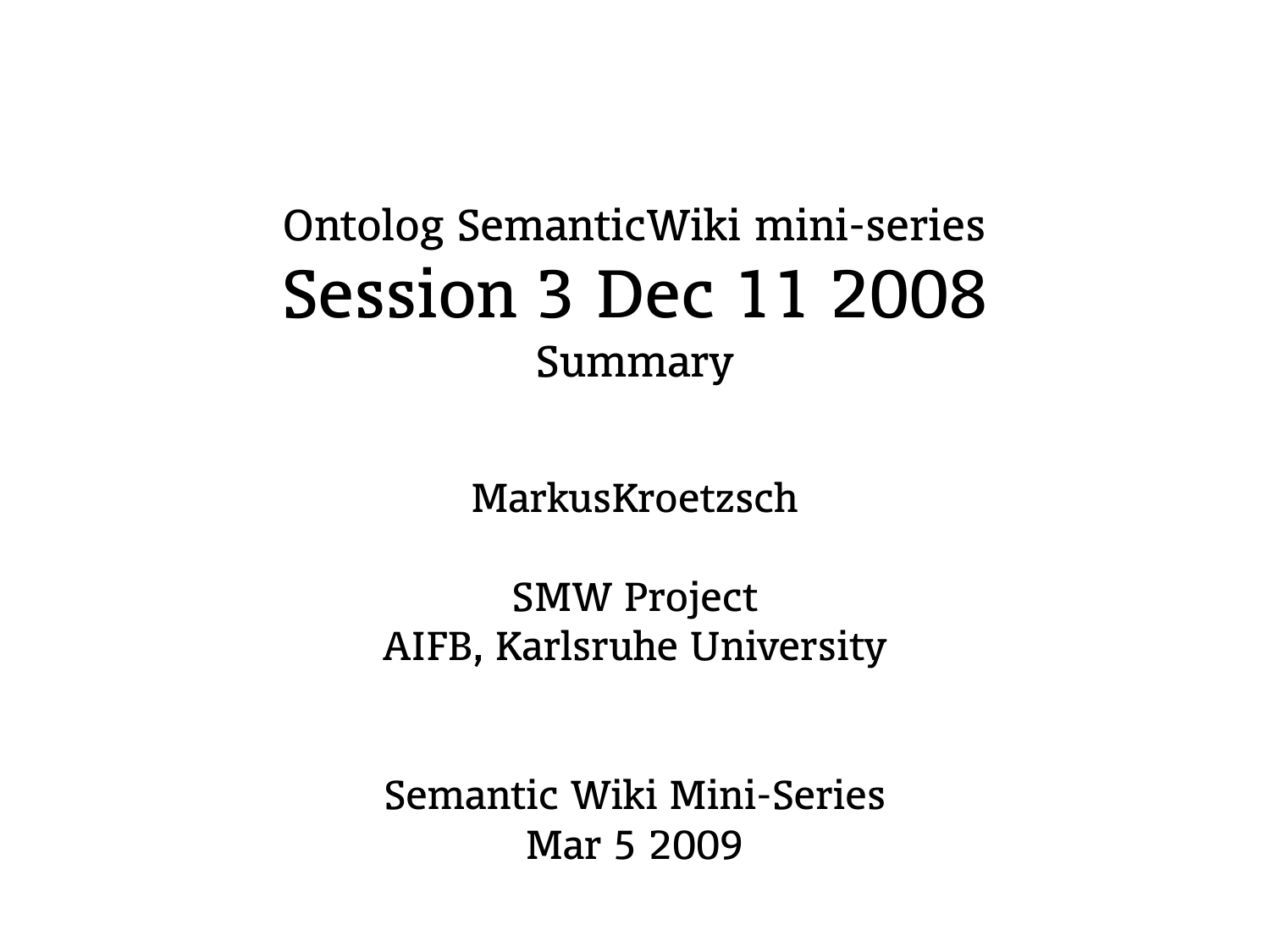#### Ontolog SemanticWiki mini-series Session 3 Dec 11 2008 Summary

### Topic: MediaWiki, Semantic MediaWiki, and extensions

[\(web page with links to presentations\)](http://ontolog.cim3.net/cgi-bin/wiki.pl?ConferenceCall_2008_12_11)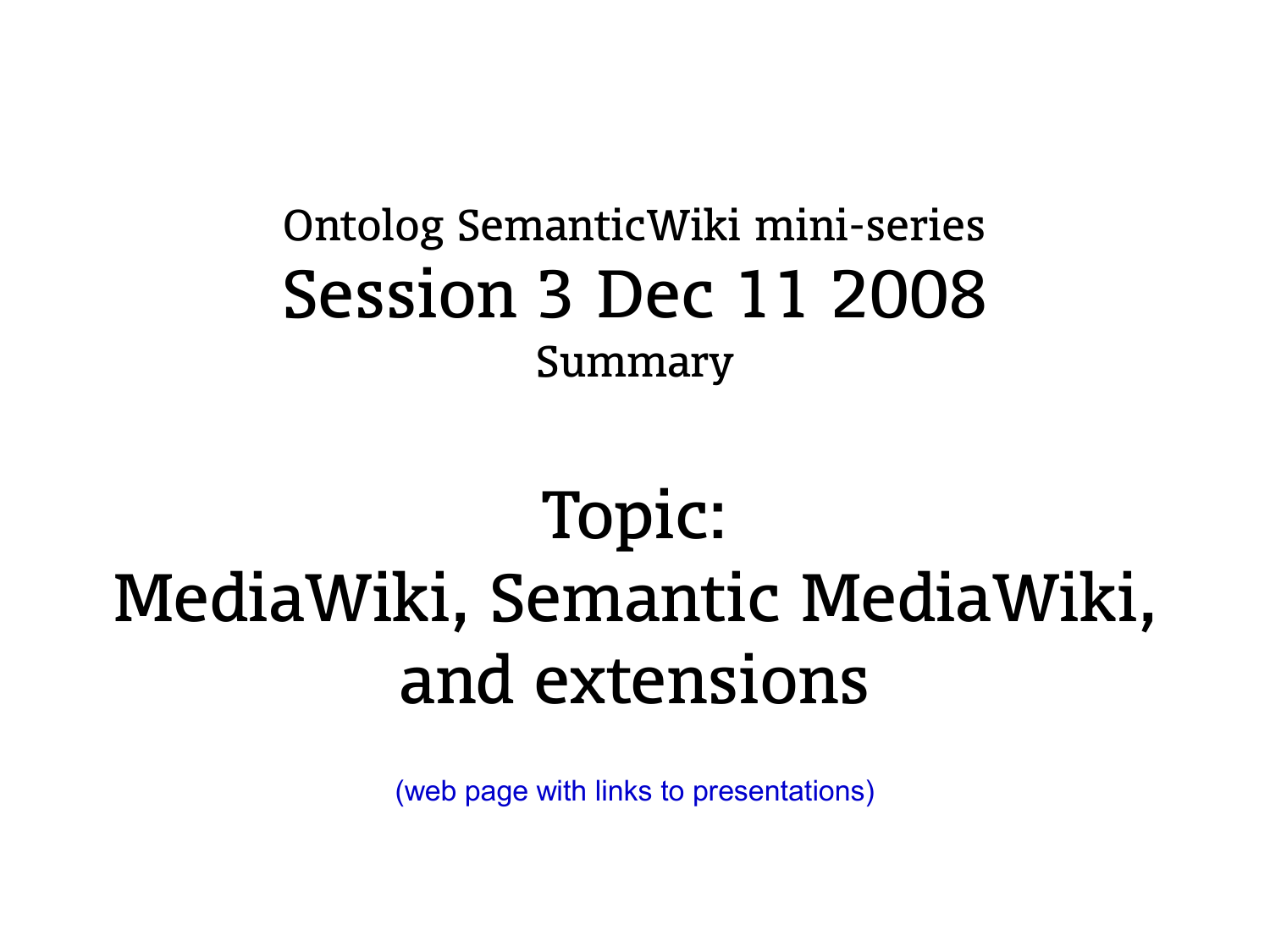

# Talk 1: Semantic MediaWiki in 15 min

Speaker: Markus Krötzsch

- Semantic data in SMW
- How data is queried
- Demo: <http://korrekt.org/page/Ontolog>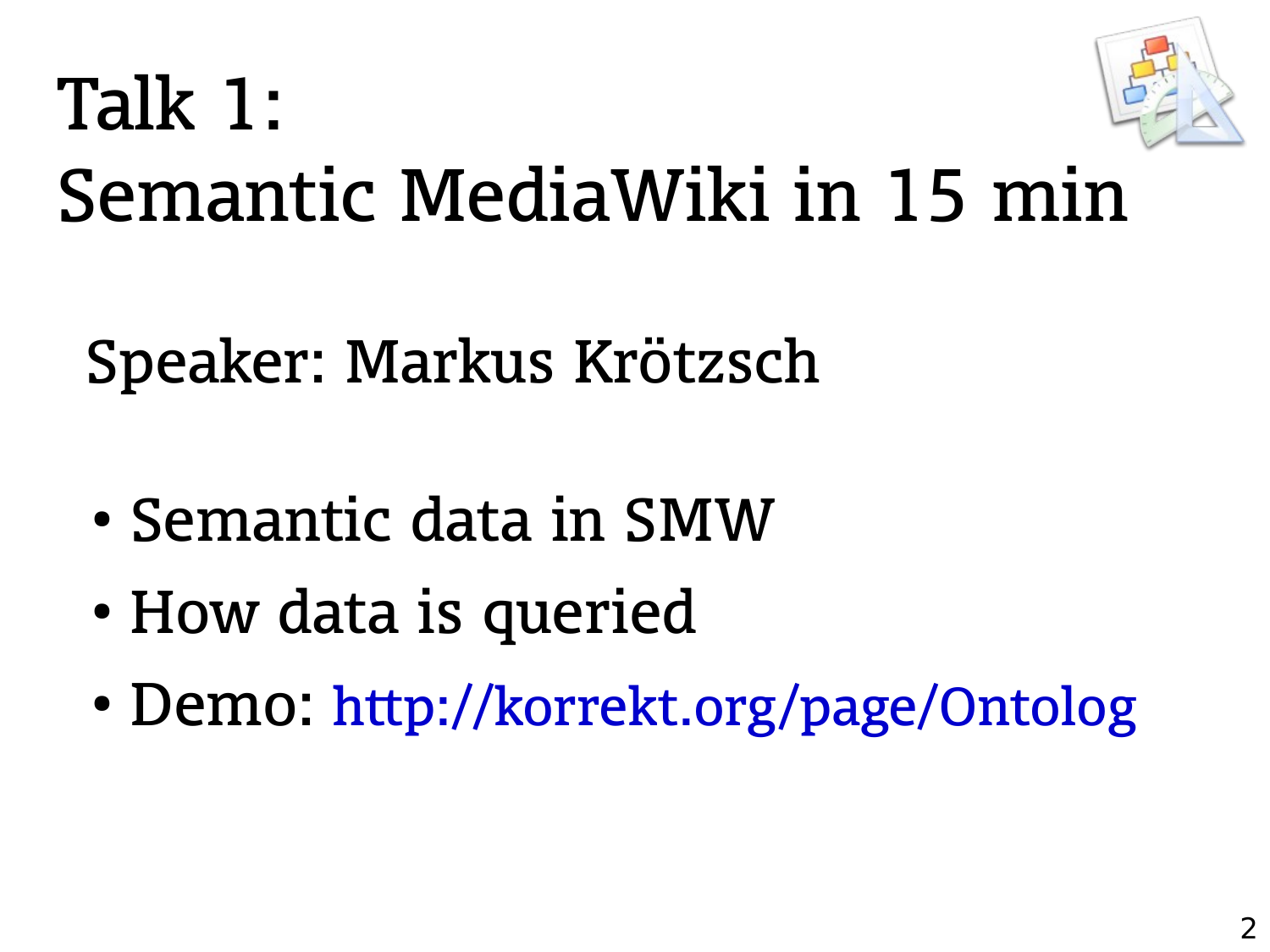

# Talk 2: Some Extensions to SMW

### Speaker: Yaron Koren

- Editing: Semantic Forms
- Browsing: Semantic Drilldown
- Visualization: Semantic Result Formats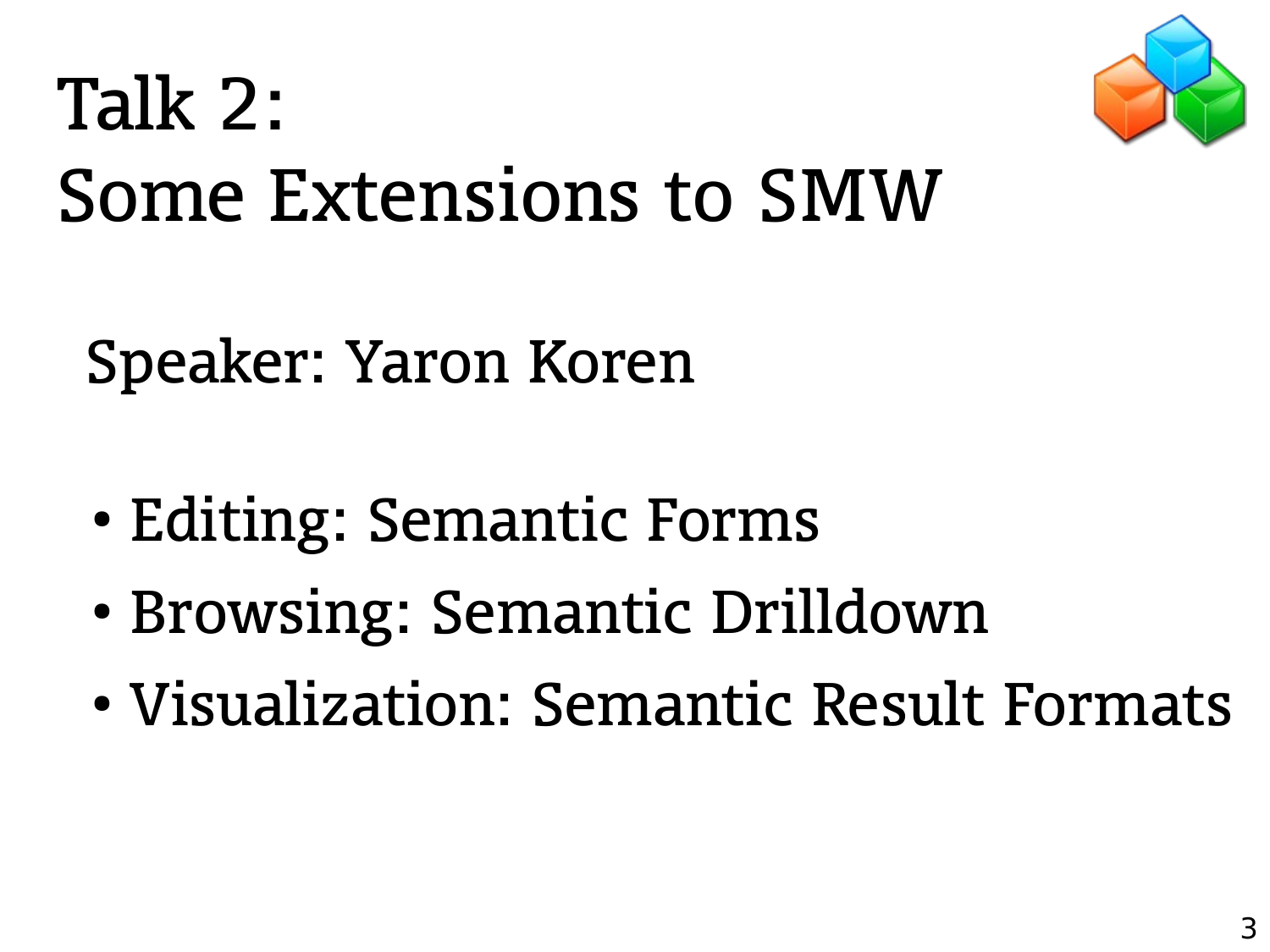

# Talk 3: Halo extension and SMW+

Speaker: Daniel Hansch

- Overview of Halo extension features
- Advanced querying and navigation
- Combined semantic/text search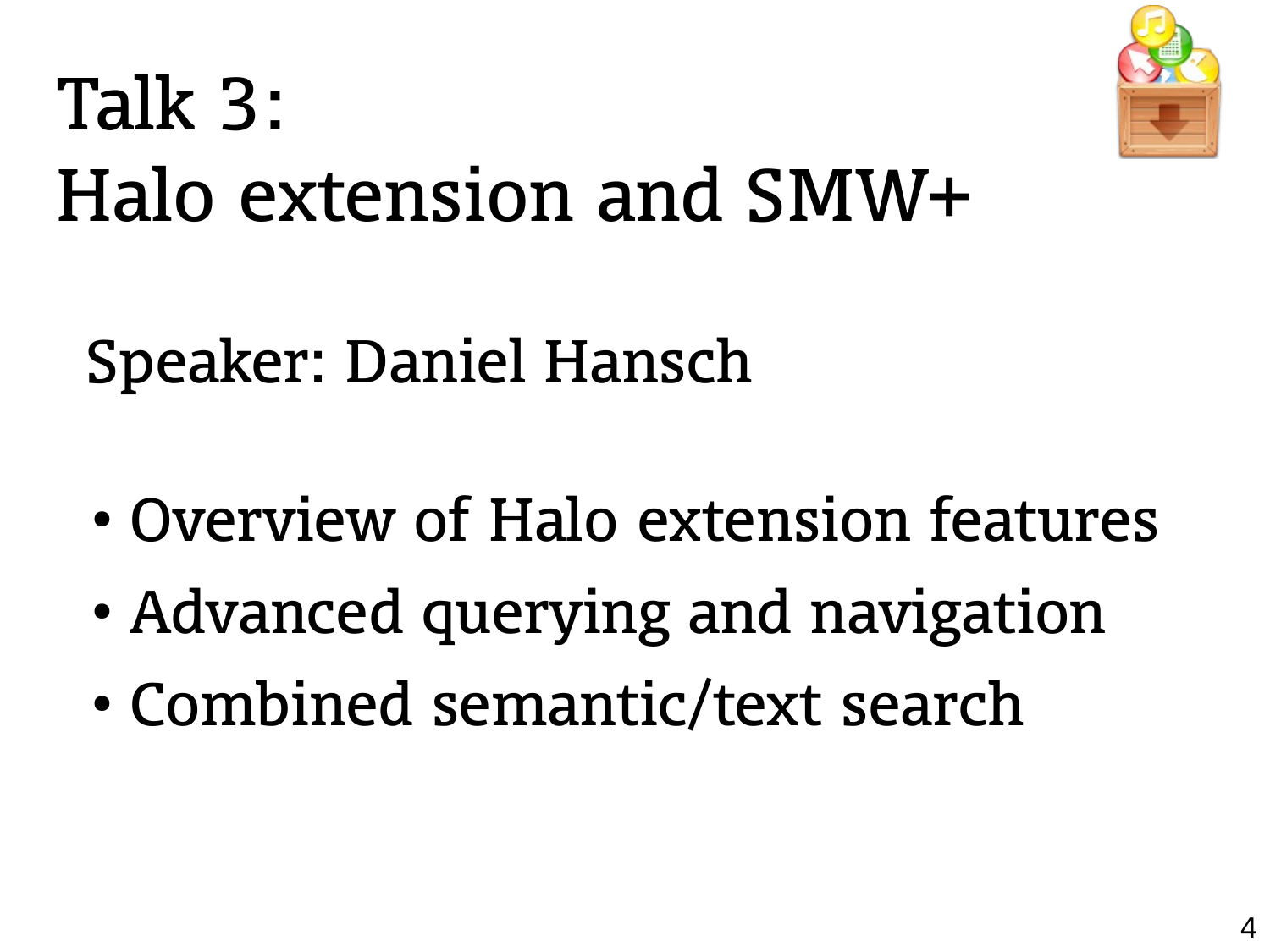

## Talk 4: SMW Simple Rules Prototype

Speaker: Raphael Volz/Philipp Zaltenbach

- Enable Rule-based Reasoning in SMW
- Interfaces for Rule Editing
- SPARQL-Support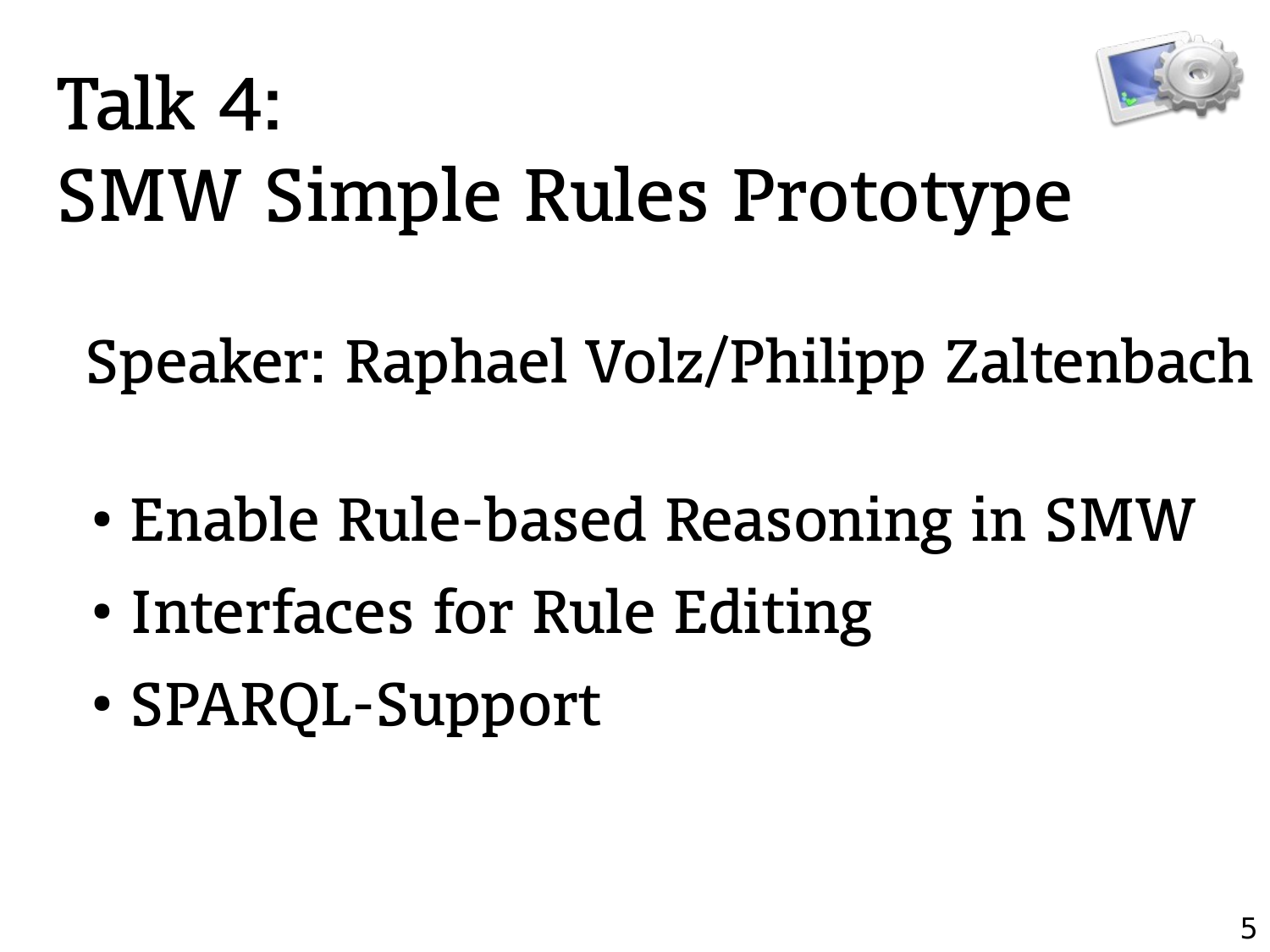# Talk 5: PMWX: Fine-Grained Addressability

Speaker: Peter Yim/Ken Baclawski

- Purple Numbers for MediaWiki
- Extension to address parts of articles
- Adapted to MW-specifics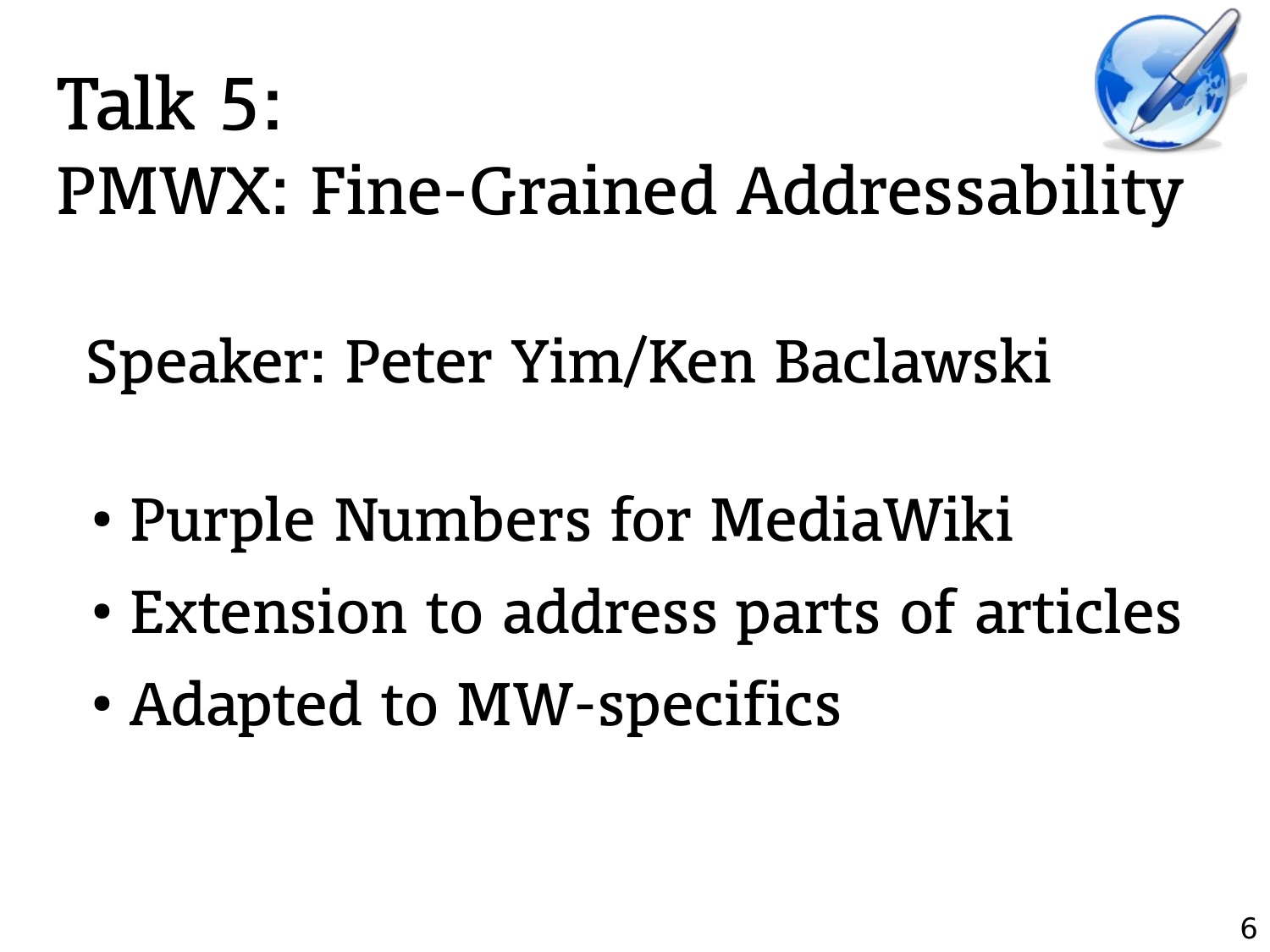

### Talk 6: Concept Modeling on Semantic Wiki

Speaker: Jie Bao

- Meta-modelling ontologies in SMW
- Template/Form based editing
- Support for OWL, Rules, Constraints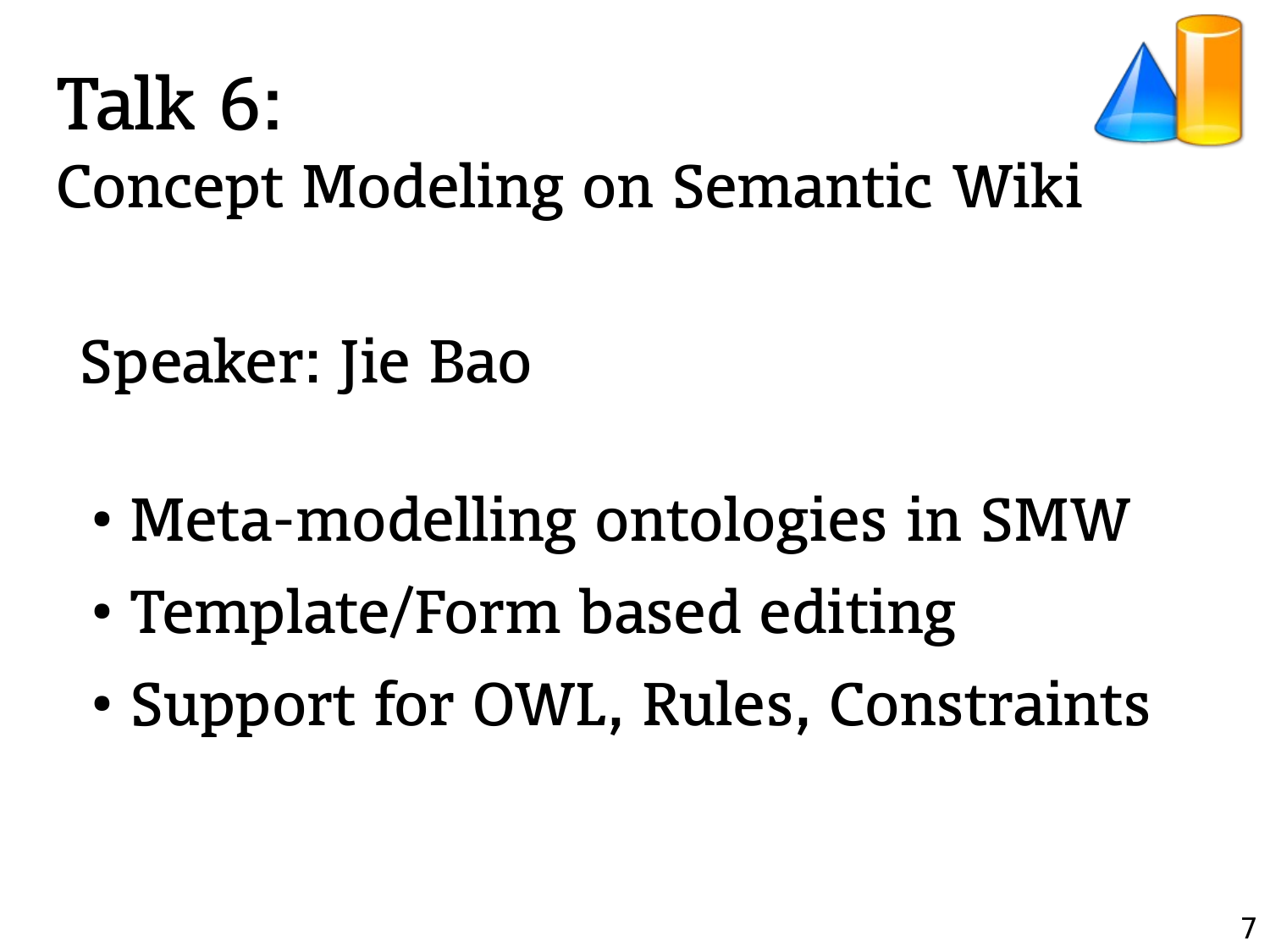

# Talk 7: (Lightning Talk) Ask the Wiki

Speaker: Peter Haase/Daniel Herzig

- Simplified querying interface
- Keyword phrases as input
- Mapped to semantic queries